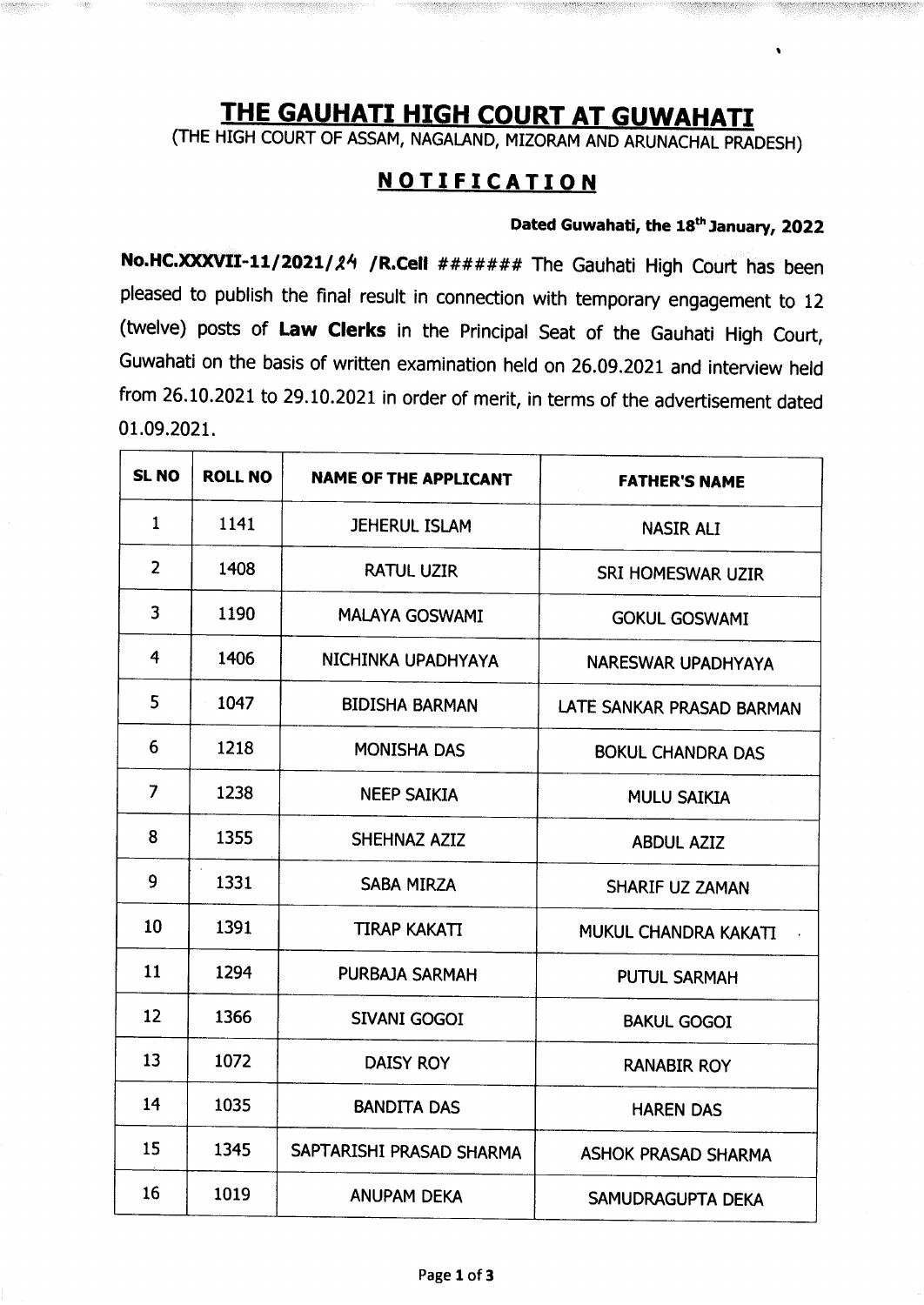| 17 | 1048 | <b>BIDISHA KAKATI</b>          | <b>BHUBANESWAR KAKATI</b>      |
|----|------|--------------------------------|--------------------------------|
| 18 | 1030 | ATIKUZ ZAMAN HUSSAIN           | <b>AFZAL HUSSAIN</b>           |
| 19 | 1013 | <b>ANJILINA KALITA</b>         | <b>KAILASH KALITA</b>          |
| 20 | 1135 | <b>JAHNABI DAS</b>             | <b>SANKAR DAS</b>              |
| 21 | 1171 | <b>KAUSHIK THAKURIA</b>        | <b>MAHESH CHANDRA THAKURIA</b> |
| 22 | 1234 | <b>NAWAJ AHMED</b>             | <b>NOOR UDDIN AHMED</b>        |
| 23 | 1159 | <b>JYOTISH BHARALI</b>         | <b>GAKUL BHARALI</b>           |
| 24 | 1170 | KAUSHIK KASHYAP SHARMA         | HIRENDRA NATH SARMA            |
| 25 | 1196 | <b>MANISHA DAS</b>             | <b>GOBINDA DAS</b>             |
| 26 | 1133 | <b>INDIRA DOLEY</b>            | <b>DURGADHAR DOLEY</b>         |
| 27 | 1185 | <b>MADHU CHANDA BONGRUNGPI</b> | LT MIRZAMOL BONGRUNG           |
| 28 | 1040 | <b>BARNALI DEVI</b>            | <b>ABANI SARMA</b>             |
| 29 | 1128 | <b>HIRAMANI BAISHYA</b>        | PRASANNA BAISHYA               |
| 30 | 1045 | <b>BHASWATT SAIKIA</b>         | <b>BASANTA SAIKIA</b>          |
| 31 | 1290 | <b>PURABI DAS</b>              | <b>DIBAKAR DAS</b>             |
| 32 | 1386 | <b>TANAY PAUL</b>              | <b>ARUN CHANDRA PAUL</b>       |
| 33 | 1232 | <b>NASIMA BEGUM</b>            | SAIFUDDIN REHMAN               |
| 34 | 1274 | PRASANTA KUMAR DAS             | <b>GAURI KANTA DAS</b>         |
| 35 | 1301 | <b>RAJESH KUMAR HAJONG</b>     | <b>KHAGEN HAJONG</b>           |
| 36 | 1110 | <b>DRISTY DAS</b>              | <b>MUKUT DAS</b>               |

The engagement order will be issued in due course in order of merit. The above merit list will remain valid for 1 (one) year from the date of publication.